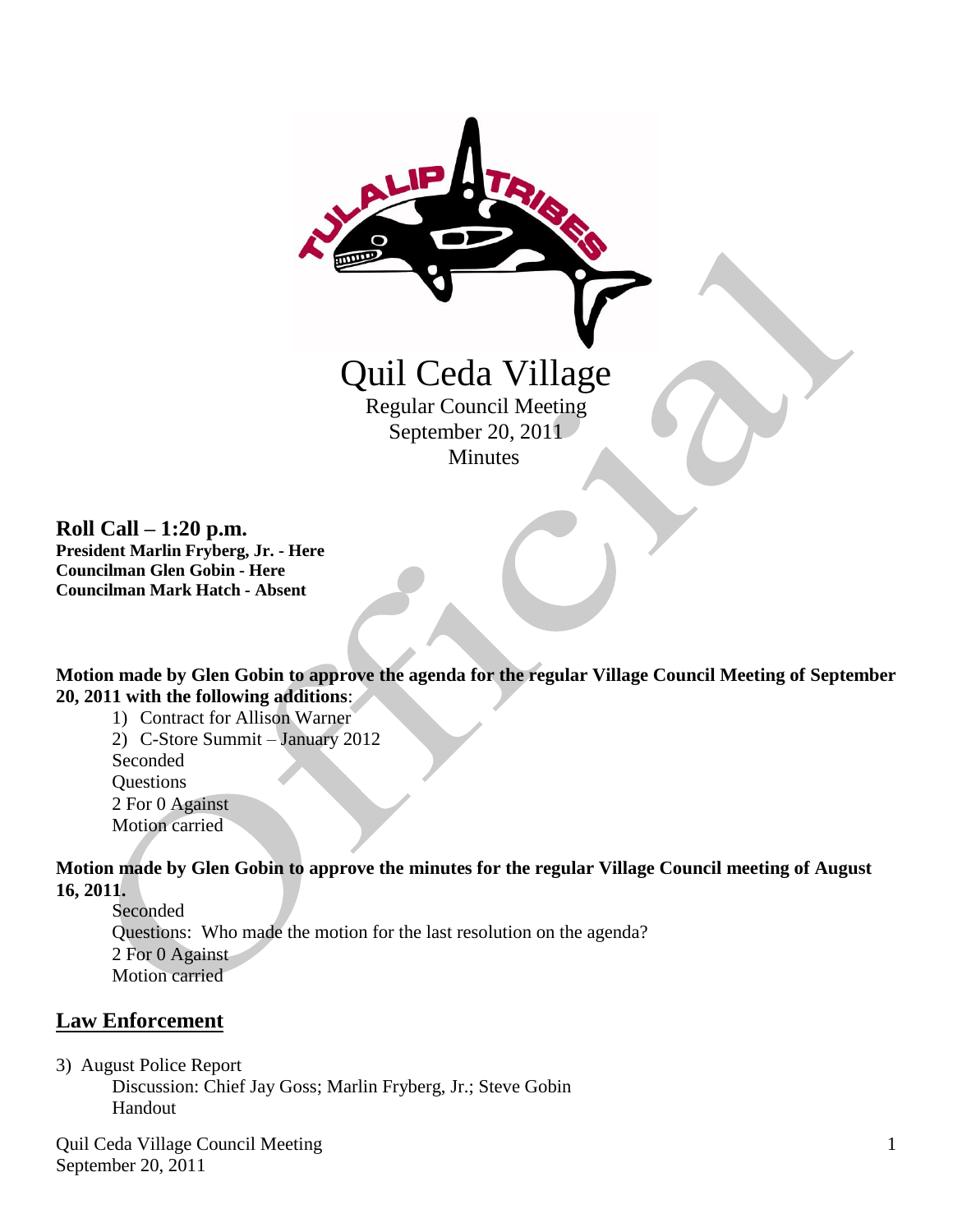Law enforcement would like the Council to consider changing the speed limit within the Village due to the additional traffic volumes when Cabela's opens next spring. The suggested speed limit would be reducing it from 35 to 25 mph. Slowing the traffic down would benefit everyone. Speeding around the Casino property continues to be a problem. Staff will be considering this in the traffic report.

## **Administration**

4) **Motion made by Glen Gobin to approve Resolution No. 2011-016 approving the Consolidated Borough of Quil Ceda Village to pay Marysville Fire District 12 \$213,152.98 for the period January 1, 2011 to December 31, 2011 per the contract terms with funding to come from unallocated 2011 tax revenue.**

Seconded

.

Questions: Are the dates correct. We are not done with 2011 so we haven't received the services. The funding is still owed for the year. The dates on the resolution should be 2010. It is to come from the tax revenue. We need to make sure we look at this more closely to make sure the money is available.

Hold until next month for clarification.

5) Resolution No. 2011-017 authorizing an increase for Steve Gobin, QCV General Manager from \$7,500 to \$25,000.

The credit card is used for all QCV departments. Hold

6) Resolution No. 2011-018 authorizing a credit card for Martin Napeahi, QCV Deputy General Manager in the amount of \$7,500. Hold

# **Liquor, Smoke Shop, Fuel**

7) **Motion made by Glen Gobin to approve Resolution No. 2011-019 approving the operational budget and the appropriation of startup funds in the amount of \$200,000.00 to the Marine Drive Fueling Station from Oct. 1, 20011, to Dec. 2011. From account #37 to be deposited into the Tulalip Tribes Gas Station Facility Account at Bank of America on or before October 1, 2011.**

Seconded

Questions: Steve Gobin, Glen Gobin, "Cal Taylor, Sarah Codiga, Leo Joinette, Off the record discussion.

Funds are set aside for the gas station. The funding is in account #37. Operational and construction accounts will need to stay separate. The operational account should come from the startup. The money is coming from the funding allocated for construction. Do we have anything identifying where the funding will come from? The funding is coming from the prior year budget. The construction funding included some of the startup operational costs. What is the actual balance? The initial fuel purchase is coming from the construction budget. We have to consider that we are only making so much per gallon and we will still have operating costs. Staff is asking for \$500,000 for the initial operational startup which will cover the first three months. There are no out of pocket costs. This is the bare minimum with \$151,000 to cover other expenses. There are certain pre-opening expenses that the \$350,000 is being asked for. If the gas station operates on budget there should be additional monies. It would be on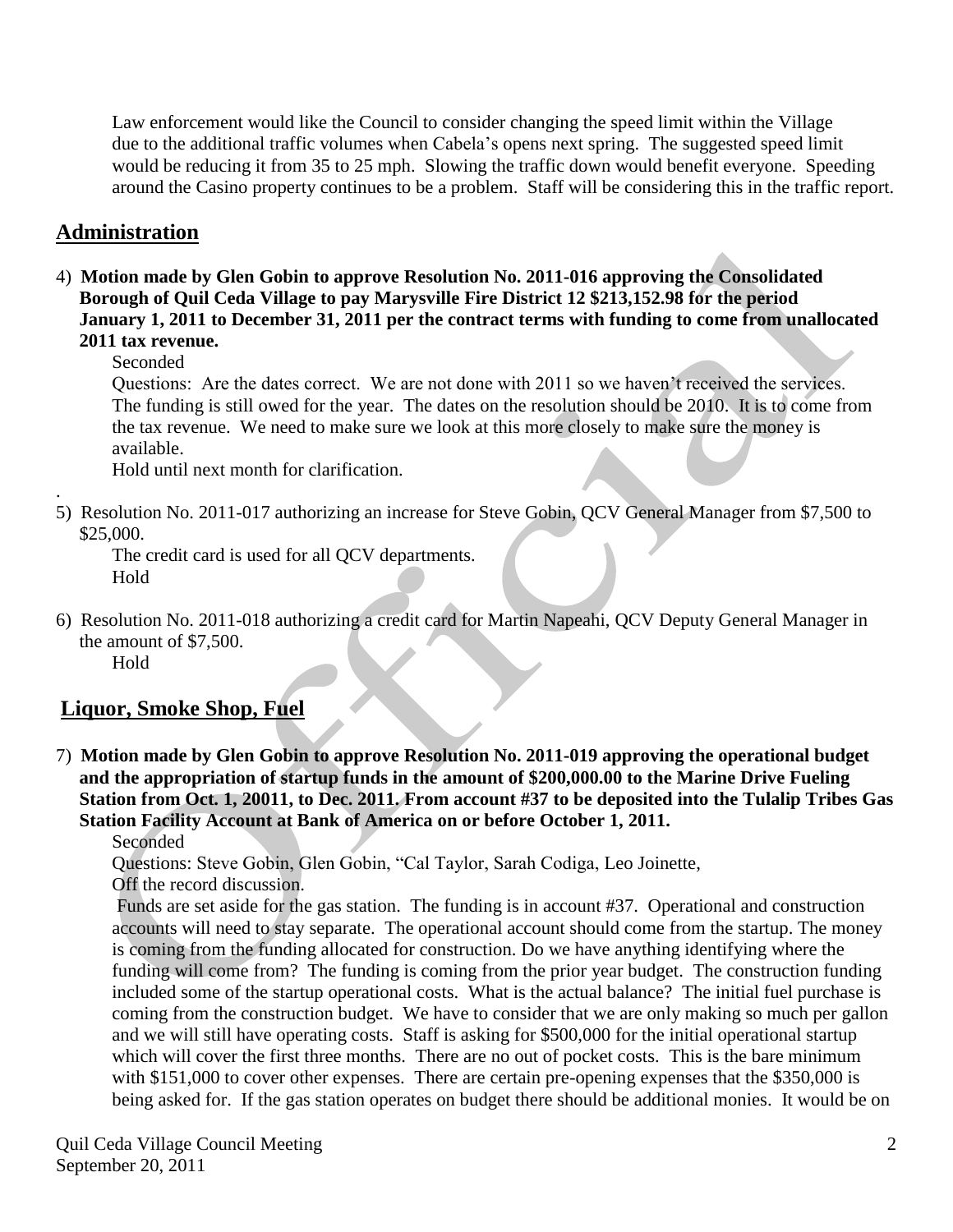stay on the books of the gas station. It would go on the Profit and Loss statement. This is for fuel sales for two months. We will be selling more fuel. Our funds are low because we got hit with a huge fuel expense from the first gas station. The General Manager is not comfortable funding this station with the bare minimum and would like to make sure there is some sort of buffer. We need to bill at 20% contingency. The funds would carry over.

#### 8) **C-Store Summit**

Staff would like to move this forward to the Tulalip Board of Directors. Staff needs to prepare a budget. It would be for 30-40 people and is for one day. The cost is approximately \$2-3,000.00 for one day.

### **Engineering Services**

- 8**) Resolution No. 2011-020 approving the amendment to Allison Warner's employment contract adding the "Cost of Living" increase as provided to regular employees on June 01, 2011.**
	- Seconded

Questions: If this is for the COLA, we could do a directive. The General Manager will work with the HR for this contracted employee.

### **NO ACTION**

### **Economic Development**

9) Marine Drive Fueling Station Project Update-Hand out giving - Discussion: Dory Roanhorse, Glen Gobin, Mac McKinsey, There will be a soft opening on November 2 and the grand opening will be November 4, 2011. The project is within budget.

10) Tulalip Cabela's Retail Project Update

### **GM Contracts under \$50K**

- 11) TDS Spectrum Network Primary Internet Connection \$24,000 This is our internet provider.
- 12) August Budget Update Handout.

Close session - Property Management

### **Motion to adjourn by Glen Gobin at 2:31 p.m.**

## **Staff & Visitors Present:**

Steve Gobin, QCV General Manager Sarah Codiga, Finance Director Nick Gobin, Construction Manager Dory Roanhorse, Engineer Cameron Reyes, Property Management Tom McKinsey, Engineering Manager

Quil Ceda Village Council Meeting September 20, 2011